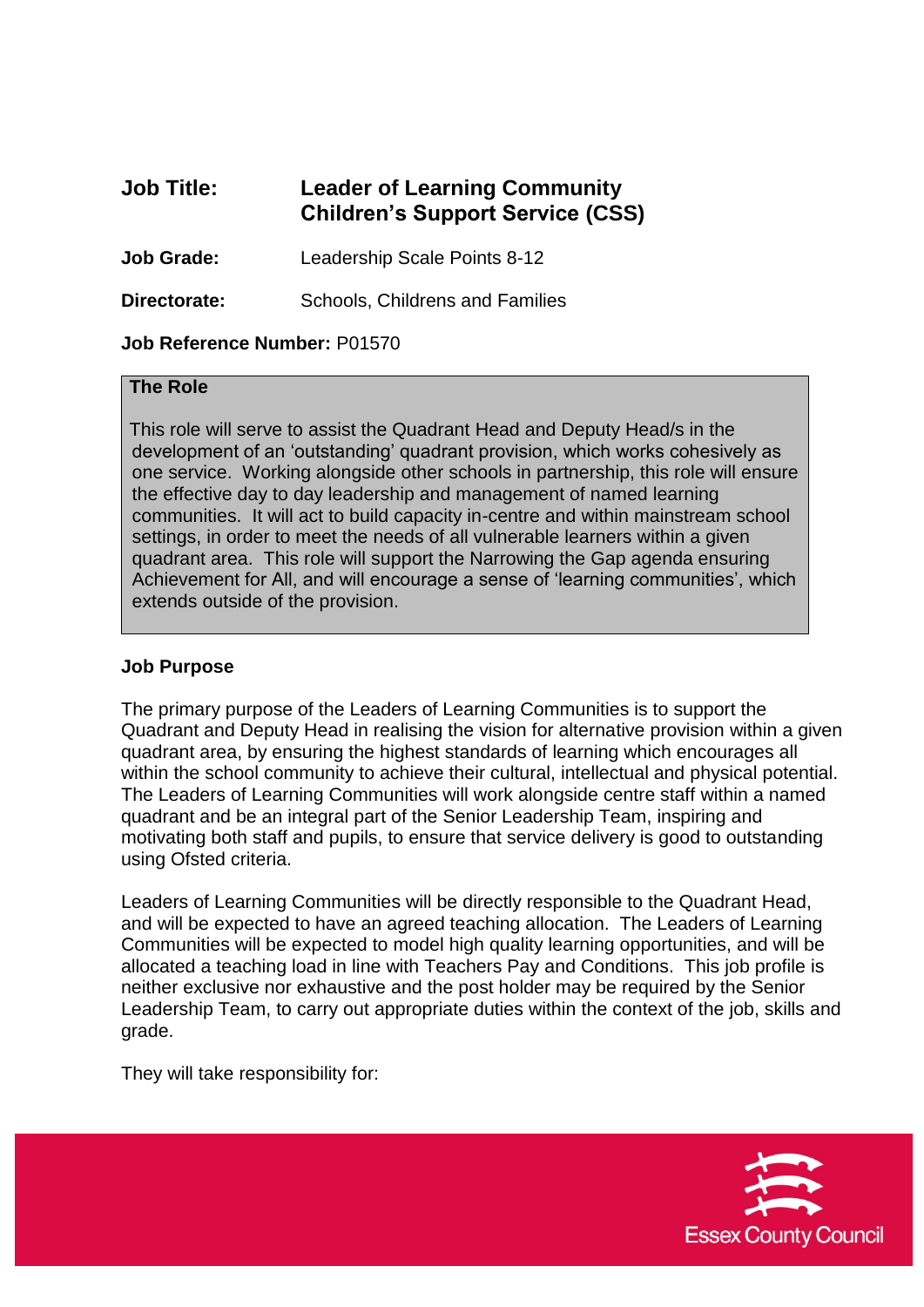- The development of a named Learning Community and/or area/s across a quadrant area;
- The line management of key staff, and ensure all line management systems are followed and implemented;
- Contribute towards the smooth day to day running of their learning community and embrace its vision by modelling expected behaviours consistently and according to school policies, with a key emphasis on 'reflective practice';
- Ensuring that all associated staff contribute towards the SEF and SIP within a named Learning Community and or area/s;
- Ensuring aspects of proactive and preventative developments within Behaviour and Attendance Partnership groups, being flexible in his/her approaches in order to meet the needs of all vulnerable learners within a given quadrant area.
- Deputise as and when directed by the Deputy Heads, and support them on a daily basis, ensuring the smooth day to day leadership and management of a specific Learning Community and or area/s;
- Ensuring that all students are offered appropriate full time provision, in accordance with statutory guidance, within a Learning Community;
- Ensuring that quadrant management systems are in place to track and monitor pupil attainment, progress, behaviour and attendance within a named quadrant Learning Community and/or area/s;
- Ensuring a 'needs led' provision management model of working is adopted throughout the quadrant, which incorporates flexible working arrangements in line with statutory guidance;
- Ensuring that positive educational outcomes are achieved and the 'narrowing the gap' is addressed and evidenced for all groups of vulnerable learners;
- Support schools in building sustainable systems of management, in order to provide educational programmes for pupils with diverse needs, which results in improved educational outcomes at all levels;
- Ensuring that students receive an appropriate curriculum entitlement, with a curriculum that is linked to clear outcomes and meets their needs in line with current legislation and guidance;
- To work in collaboration with other Leaders of Learning Communities, to ensure the smooth transition of the service during any structural changes.

The following is a range of duties appropriate to that of a Leader of Learning Community/s. Individuals will undertake those duties determined to be required to meet the changing needs of the provision and assure quality of provision.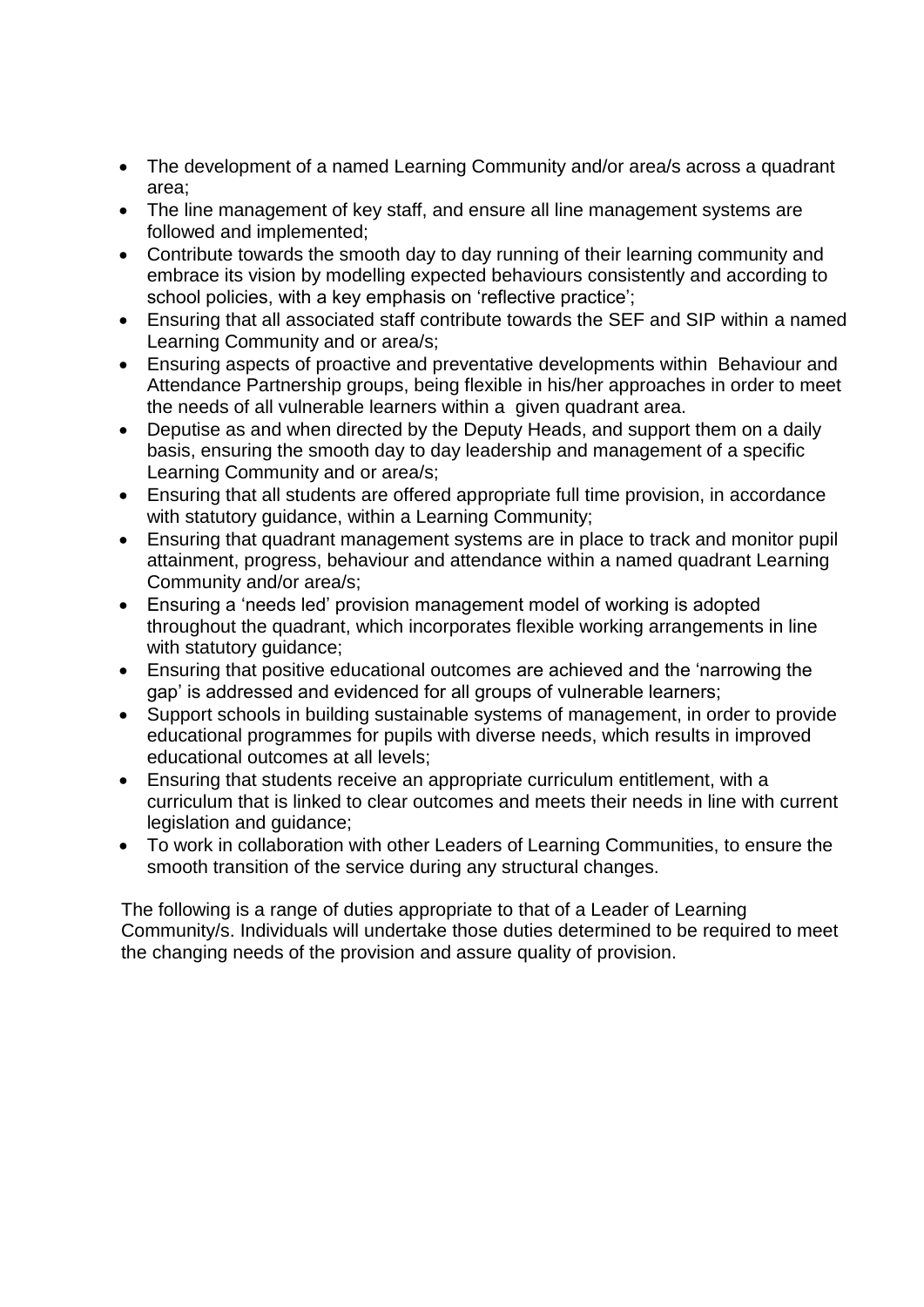# **Key Accountabilities**

To work with the Senior Leadership Team supporting and sharing your expertise, in order to ensure that;

- All students are assessed, screened and inducted, and that this results in the compilation of a Personalised Information Passport and Learning Plan, which is tailored to the students' needs, and aligned to Every Child Matters (ECM) outcomes;
- Quantitative and qualitative information to the Quadrant Head/Deputy Head, clearly demonstrates how the provision/area as a whole is ensuring that all pupils take up their/or are working towards their full time offer, according to statutory guidance;
- The curriculum and the learning community engages and motivates the pupils and that it is needs led, and mapped against the National Curriculum and P levels to ensure that pupils receive an appropriate learning programme in accordance with CSS guidelines and recent legislative guidance;
- All students have access to high level teaching and learning experiences and that strategic tools are in place to track and monitor the impact of this on Learning Communities/area/s;
- All staff have access to high level training and development, which is in line with CSS protocols;
- Strategic tools in line with agreed CSS systems are in place in consultation with parents, staff and students to ensure the quality of teaching and learning is developed to a high standard;
- All groups of learners make progress achieving intended outcomes specified in the Personal Learning Plan;
- Students' wider support needs are identified and met in liaison with partner agencies, including those within any local panel meetings or locality based multiagency groups;
- The Learning Community works in partnerships and with other schools in monitoring and evaluating educational performance, interventions and impact;
- Regular progress reports are submitted to the Quadrant Head and Deputy Heads, to inform the Management Committee of progress;
- A flexible Learning Community workforce is created, which responds to the needs of the pupils and the locality;
- They contribute towards the recruitment of staff and succession planning for the quadrant;
- To ensure that children are engaged and motivated by access to healthy and safe activities, of good quality, in an environment that is interesting and designed to promote outstanding educational standards, in line with any Health and Safety requirements;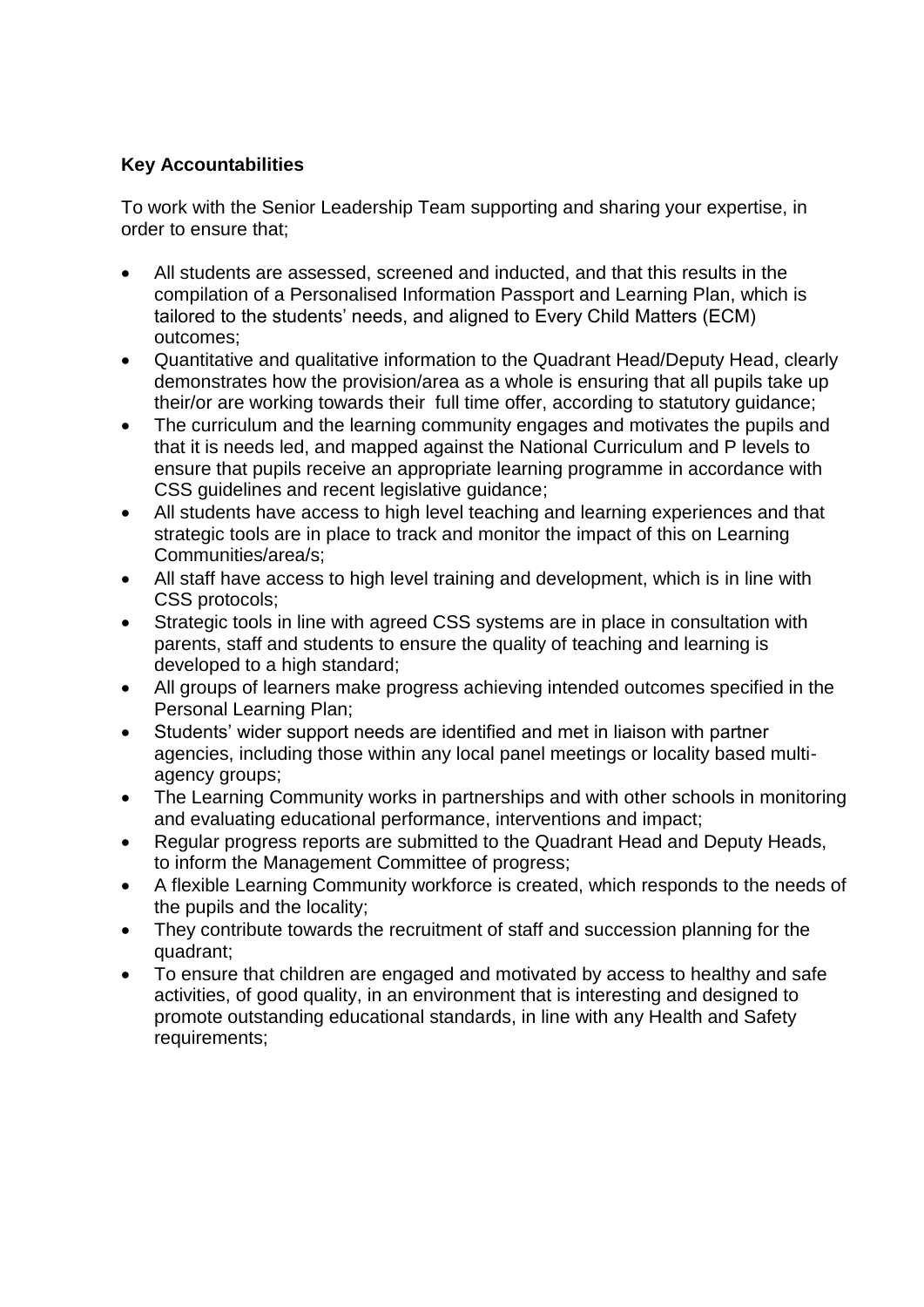- To be a named person for child protection if necessary, attending relevant on going training, and ensuring that all school records meet Ofsted requirements under Safeguarding:
- To compile and assist in policy formulation, and ensure all Learning Community policies are fit for purpose and regularly reviewed;
- To ensure that all Health and Safety responsibilities are met;
- To manage resources and equipment;
- To ensure the maintenance of high standards of care for the Service environment, including grounds, buildings, furniture, equipment and educational materials;
- To works toward healthy school status and other relevant kitemarks;
- To be flexible in their approaches and be prepared to work in more than one provision setting as and when the need arises, as directed by the Quadrant/Deputy Head;
- To work with the Quadrant Head and Deputy Head to support the day to day leadership and management of the budget;
- To meet the standards set out in the Ofsted framework and work towards the provision achieving 'outstanding' in all aspects of its work.
- Applicants should display a willingness and flexibility to adapt routine to work outside of normal working hours to attend work related meetings/activities as necessary.
- The postholder will be required to be mobile throughout the quadrant and on occasions throughout Essex for work and meeting purposes and therefore a valid driving licence and use of car is required, unless the role can be undertaken effectively by alternative transport arrangements.

# **Knowledge, Skills and Experience**

- Must have Q.T.S. (Qualified Teacher Status) and be a member of the G.T.C. (General Teaching Council);
- Further recognised training and a SEN qualification relevant to the needs of the service;
- To be willing to work towards a higher degree or appropriate leadership and management qualification;
- An understanding and knowledge of the law, policies and procedures relative to the areas of responsibility;
- Up to date knowledge in the field of improving behaviour, attendance and the quality of education for those students who have SEN or challenging needs.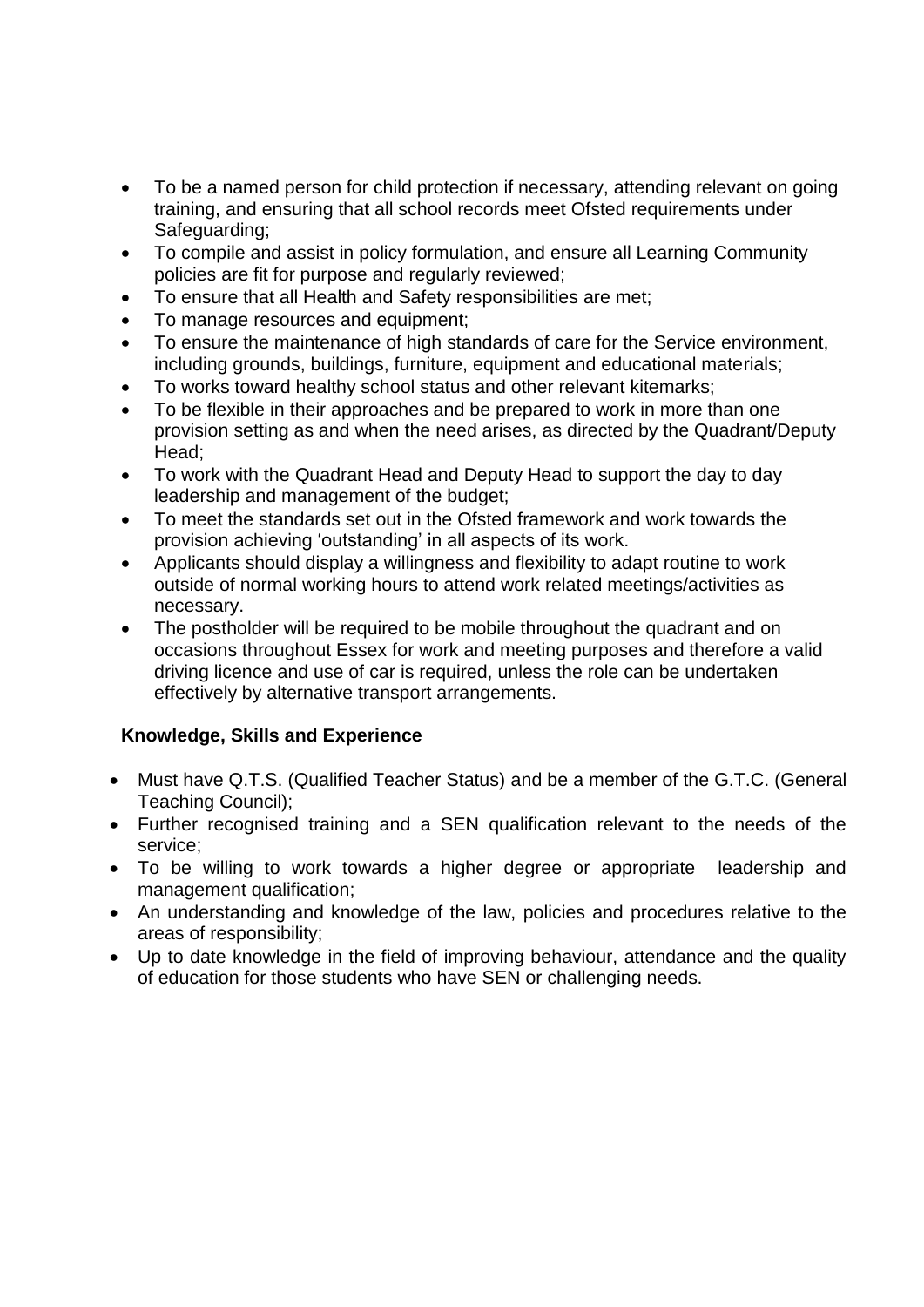# **Skills and experience specific to SEN:**

- Have experience of leading and managing whole school areas.
- Highly competent with the use of ICT.
- Have a track record of managing change, and creating 'moving' teams.
- Have successful experience of working with students who have diverse needs.
- Have experience of working within an holistic assessment framework and of planning and implementing bespoke education programmes.
- Have experience of building partnerships and of effective multi agency working.
- Be committed to working proactively with parents, carers and the under community to support the learning process.
- Demonstrate a clear focus on achieving improved education outcomes and experience of working within a systematic and rigorous self evaluation framework.
- Evidence of effective leadership and management of an area.
- Evidence of significant experience in the field of vulnerable learners.
- Experience of working strategically with external agencies/partnerships.
- Experience with successful activities that improved outcomes for vulnerable learners and widened participation in learning.
- Experience of managing budgets.
- A demonstrable commitment to the vision, values and strategy of Essex County Council for improving outcomes for vulnerable groups.
- Experience of and understanding of Performance Management and staff development issues.
- Experience of aspects of school self-evaluation and effective implementation of school improvement strategies.
- Able to form, develop and maintain effective working teams.
- High level leadership/management skills which include the ability to motivate, inspire, and enable staff and pupils.

# **Values and Behaviours**

# **Customer Focused & Proactive**

Working together we proactively engage with our customers and listen to their needs in order to continuously improve our service

- Formulates strategies that support the creation of customer focused services.
- Creates systems that help develop deep customer insight which coupled with critical reflection, informs the shape of services.
- Benchmarks high performing organisations to identify and introduce best practice.
- Works proactively, with customers, partners and Senior Leaders to solicit feedback that enables continuous improvement.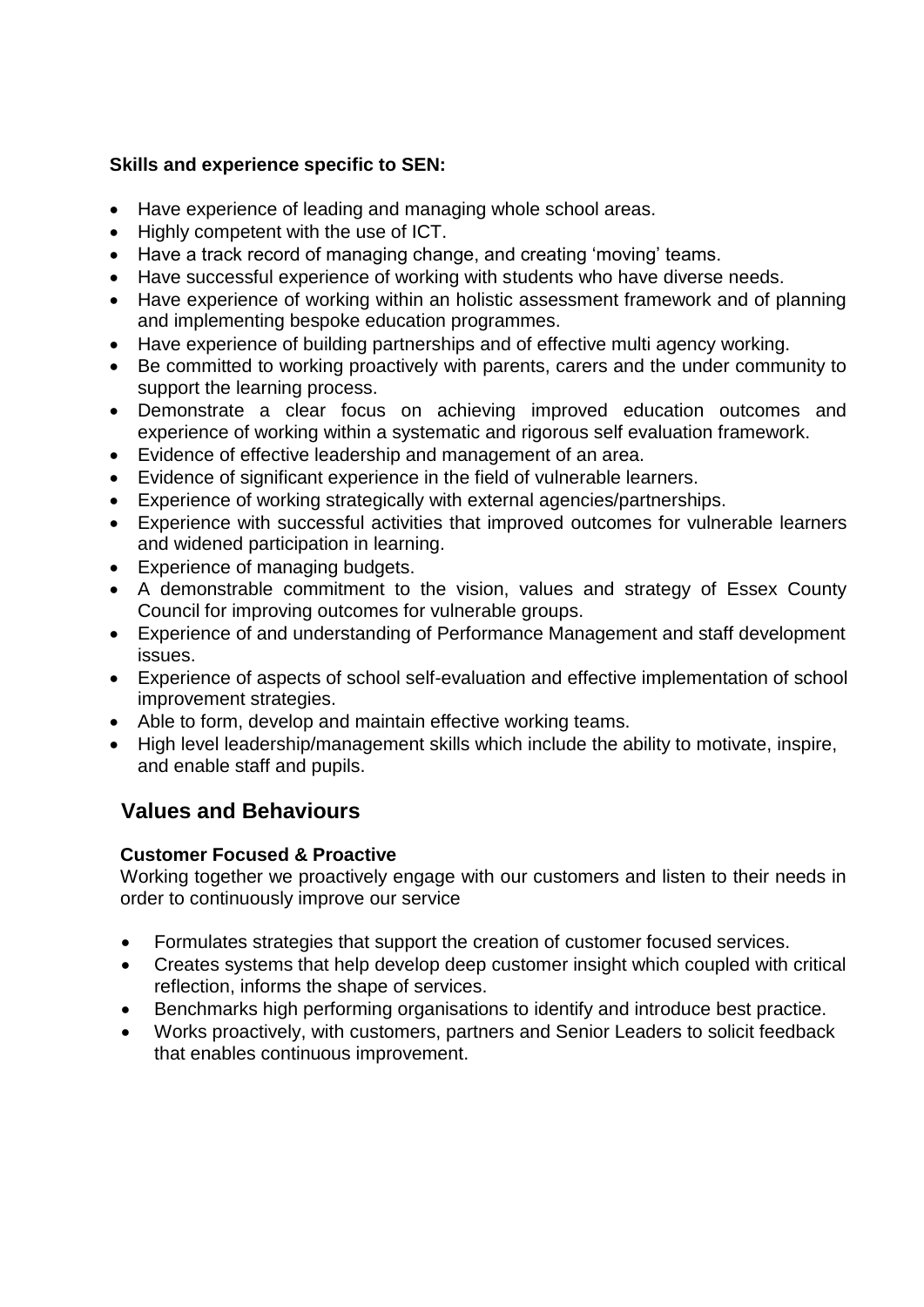Demands and delivers high standards, has a passion for customer service that challenges poor service delivery across the organisation

## **Enabling & Empowering**

Working together, we provide confidence and trust to support the delivery of the right services for our customers.

- Demands excellence of self and others leading to the creation of a high performance culture
- Inspires teams, creating an environment whereby employees have the desire to improve services and develop solutions for the challenges faced by the organisation
- Creates autonomy by setting clear parameters that enable employees to take ownership for service design, delivery and resources whilst maintaining accountability
- Creates a culture, through personal behaviours, that values ideas, innovation and accountability which in turn drives high employee engagement
- Provides the tools, support and development opportunities which enables employees to maximise their performance and realise their future potential

### **Effective & Efficient**

Working together we will achieve our objectives in the best possible way, so that we deliver the results that make the biggest difference to the people we serve.

- Creates a strategy and business plan that stretches performance, improves efficiency and delivers value for money.
- Generates a culture that promotes and values challenge to current practice in order to reduce duplication, bureaucracy and waste.
- Holds ones self to account for effective resource management and provides support to colleagues to help them deliver their accountabilities
- Champions and leads corporate initiatives that help to deliver change and continuous improvement whilst benchmarking best practice

# **Safeguarding**

Essex County Council is committed to safeguarding and promoting the welfare of children and vulnerable adults, and expects all employees and volunteers to share this commitment.

# **Pre-Employment Checks appropriate to this Job Profile**

Essex County Council (ECC) is committed to ensuring all recruitment is undertaken fairly, effectively, safely and in accordance with legislation.